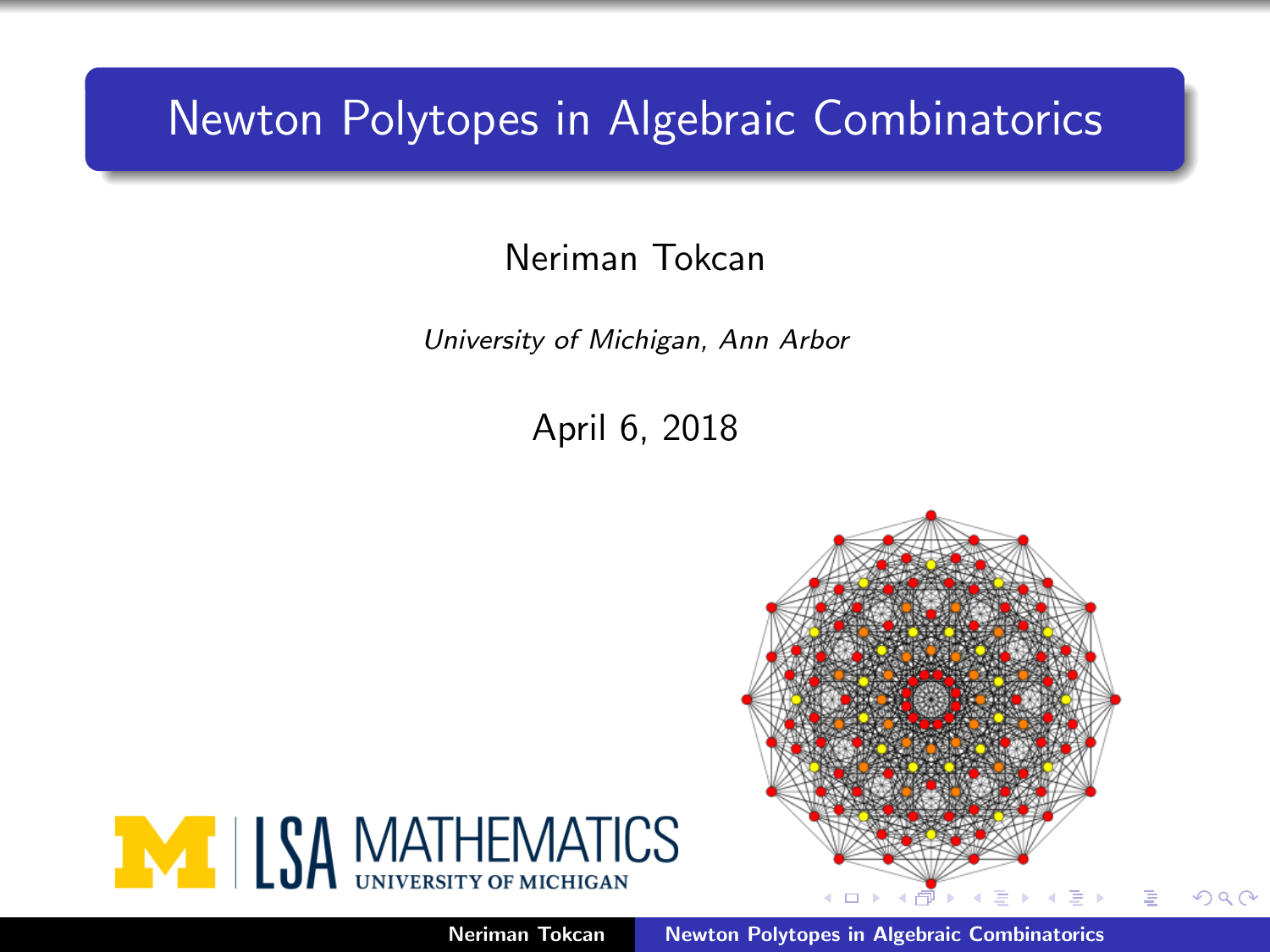## Outline

- Newton Polytopes
- Geometric Operations on Polytopes
- Saturated Newton Polytope (SNP)
- The ring of symmetric polynomials
- SNP of symmetric functions
- Partitions Dominance Order
- Newton polytope of monomial symmetric function
- SNP and Schur Positivity
- Some other symmetric polynomials
- Additional results

つくい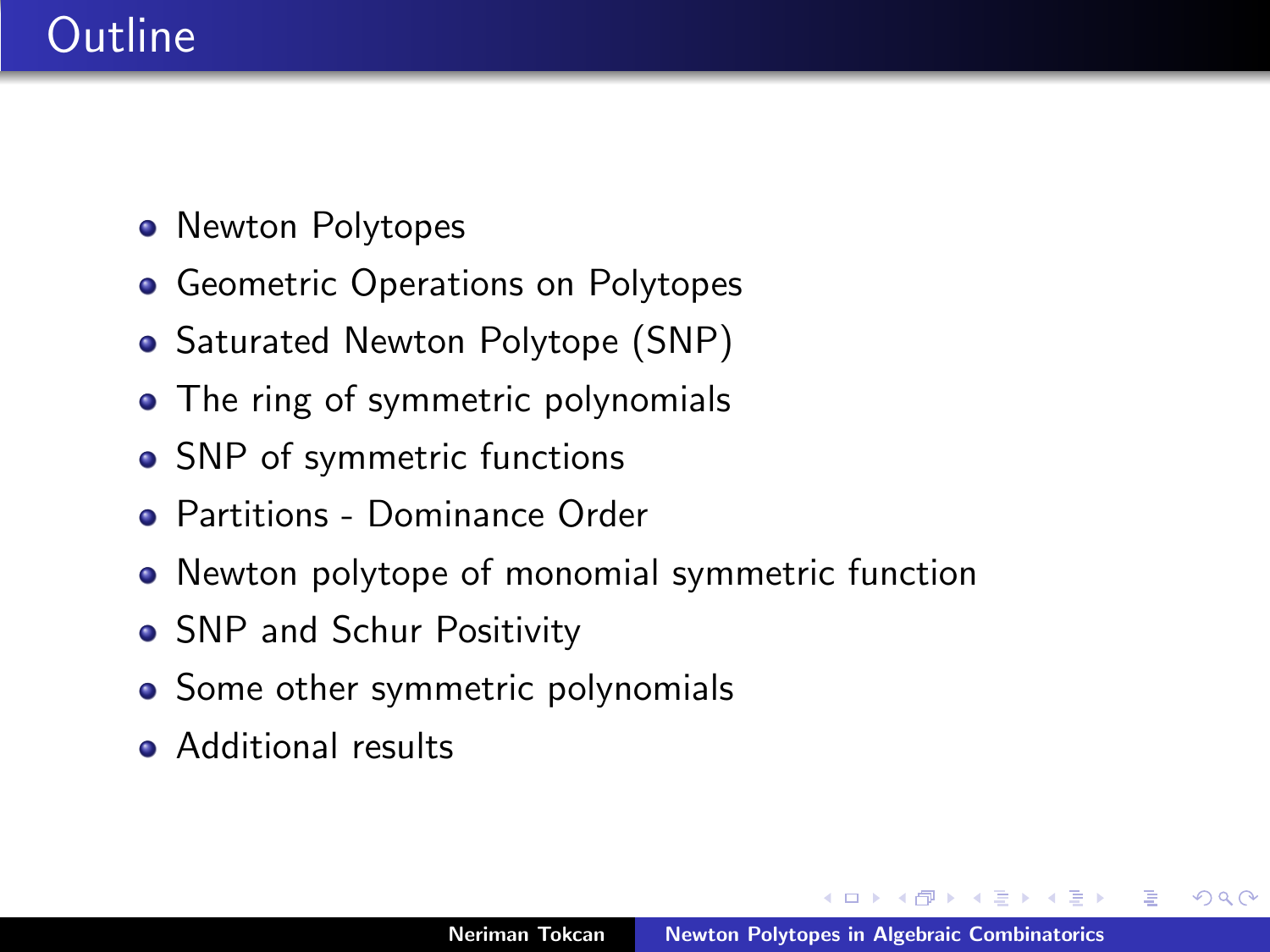A polytope is a subset of  $\mathbb{R}^d, \,\, d\geq 1$  that is a convex hull of finite set of points in  $\mathbb{R}^d$ .

Convex polytopes are very useful for analyzing and solving polynomial equations. The interplay between polytopes and polynomials can be traced back to the work of Isaac Newton on plane curve singularities.

The Newton polytope <mark>of a polynomia</mark>l  $f = \sum_{\alpha \in \mathbb{Z}^n \geq 0} c_\alpha \mathsf{x}^\alpha$  $\in \mathbb{C}[x_1, ..., x_n]$  is the convex hull of its exponent vectors, i.e.,

$$
Newton(f) = conv(\{\alpha : c_{\alpha} \neq 0\}) \subseteq \mathbb{R}^n.
$$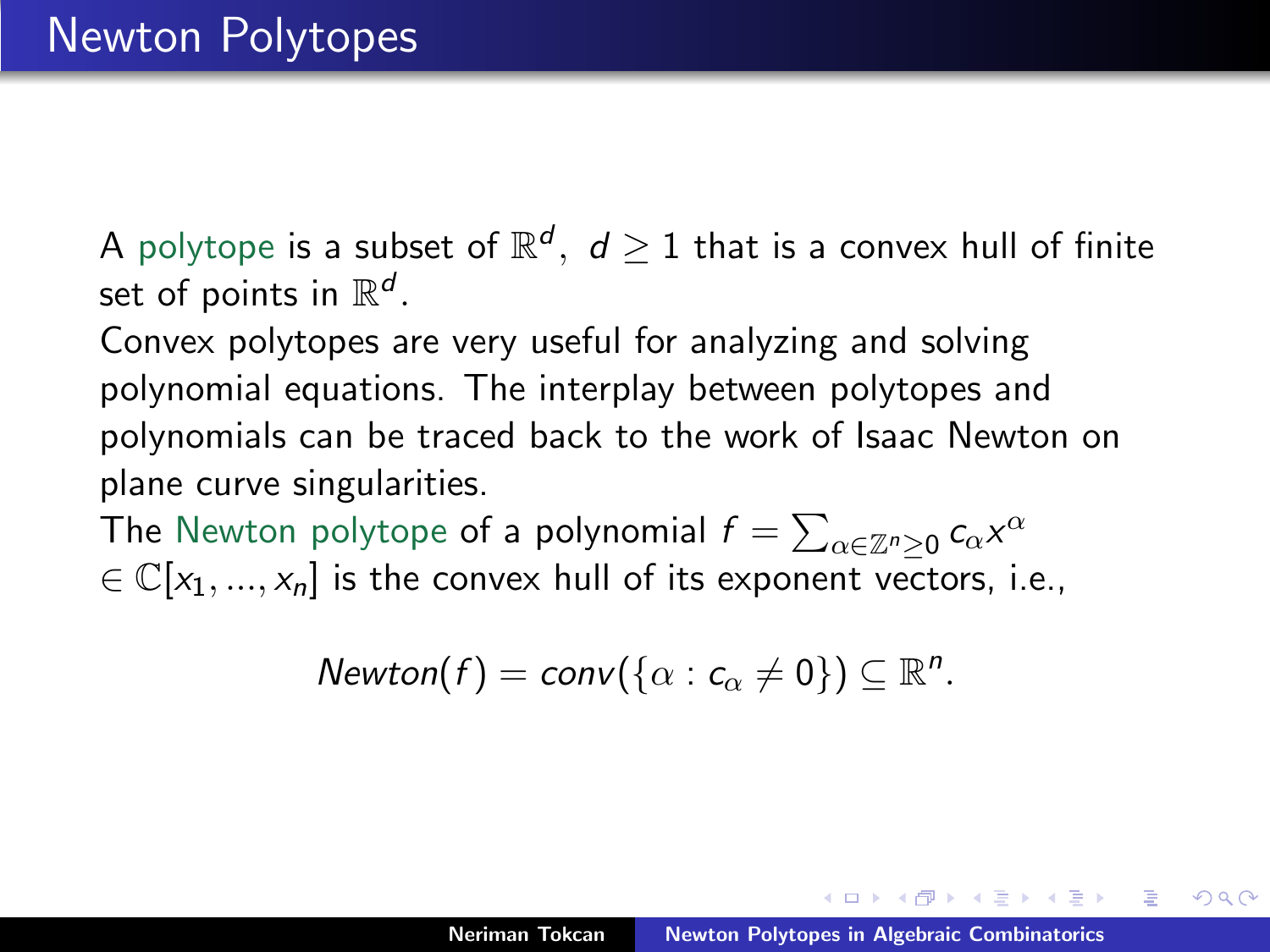Let  $P$  and  $Q$  be two polytopes in  $\mathbb{R}^d$ , then their Minkowski sum is given as

$$
P+Q=\{p+q: p\in P, q\in Q\}.
$$

The geometric operation of taking Minkowski sum of polytopes mirrors the algebraic operation of multiplying polynomials.

Properties:

- $conv(\sum_{i=1}^{n} S_i) = \sum_{i=1}^{n} conv(S_i)$ , for  $S_i \subseteq \mathbb{R}^n$ .
- Newton( $fg$ ) = Newton( $f$ ) + Newton( $g$ ), for  $f, g \in \mathbb{C}[x_1, ..., x_n].$
- Newton(f + g) = conv(Newton(f) ∪ Newton(g)).

オート オート オート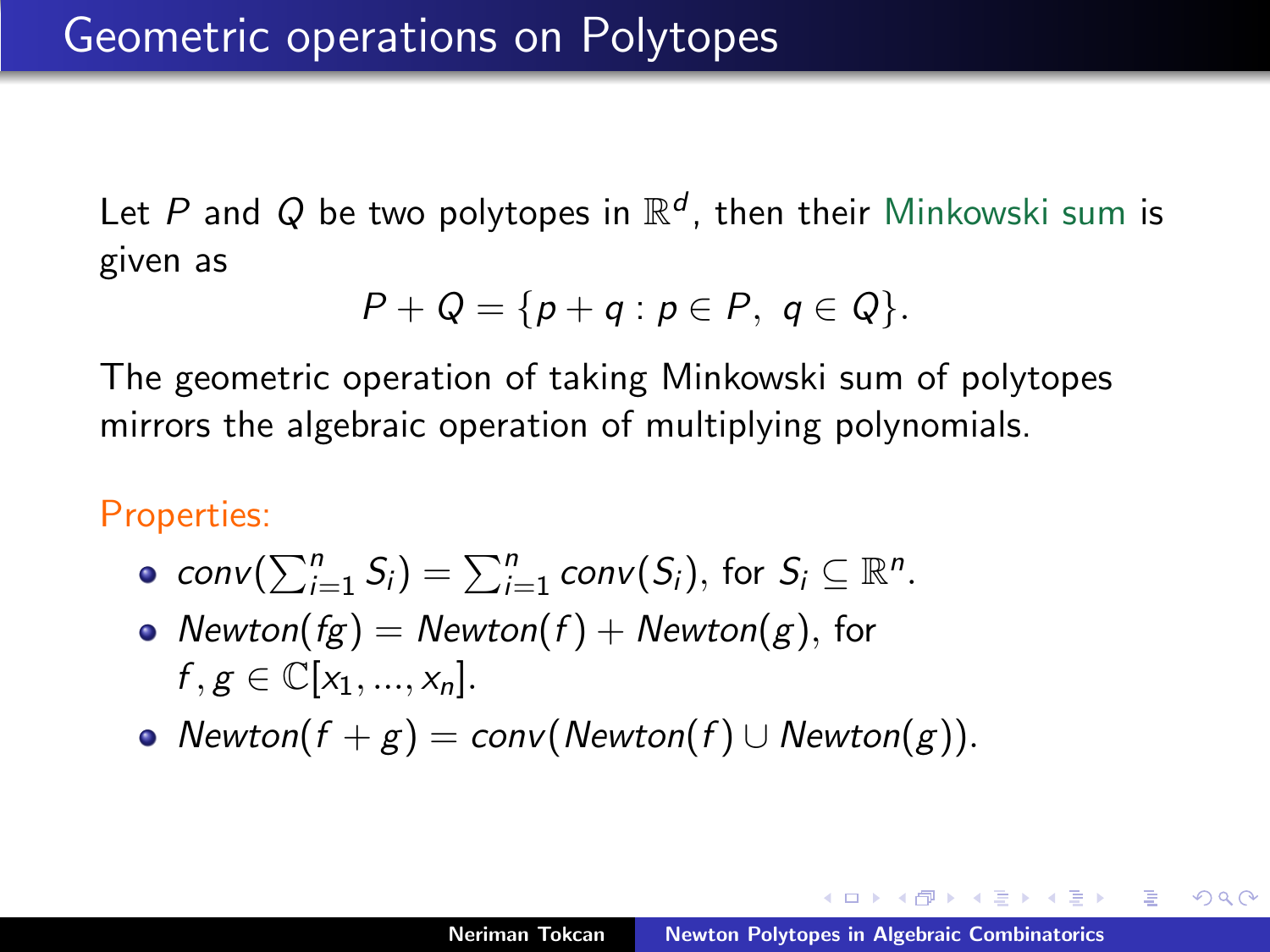A polynomial has saturated Newton polytope (SNP) if every lattice point of the convex hull of its exponent vectors corresponds to a monomial.

Instances of SNP in algebraic combinatorics are compiled in the paper "Newton Polytopes in Algebraic Combinatorics" (joint work with Cara Monical and Alexander Yong).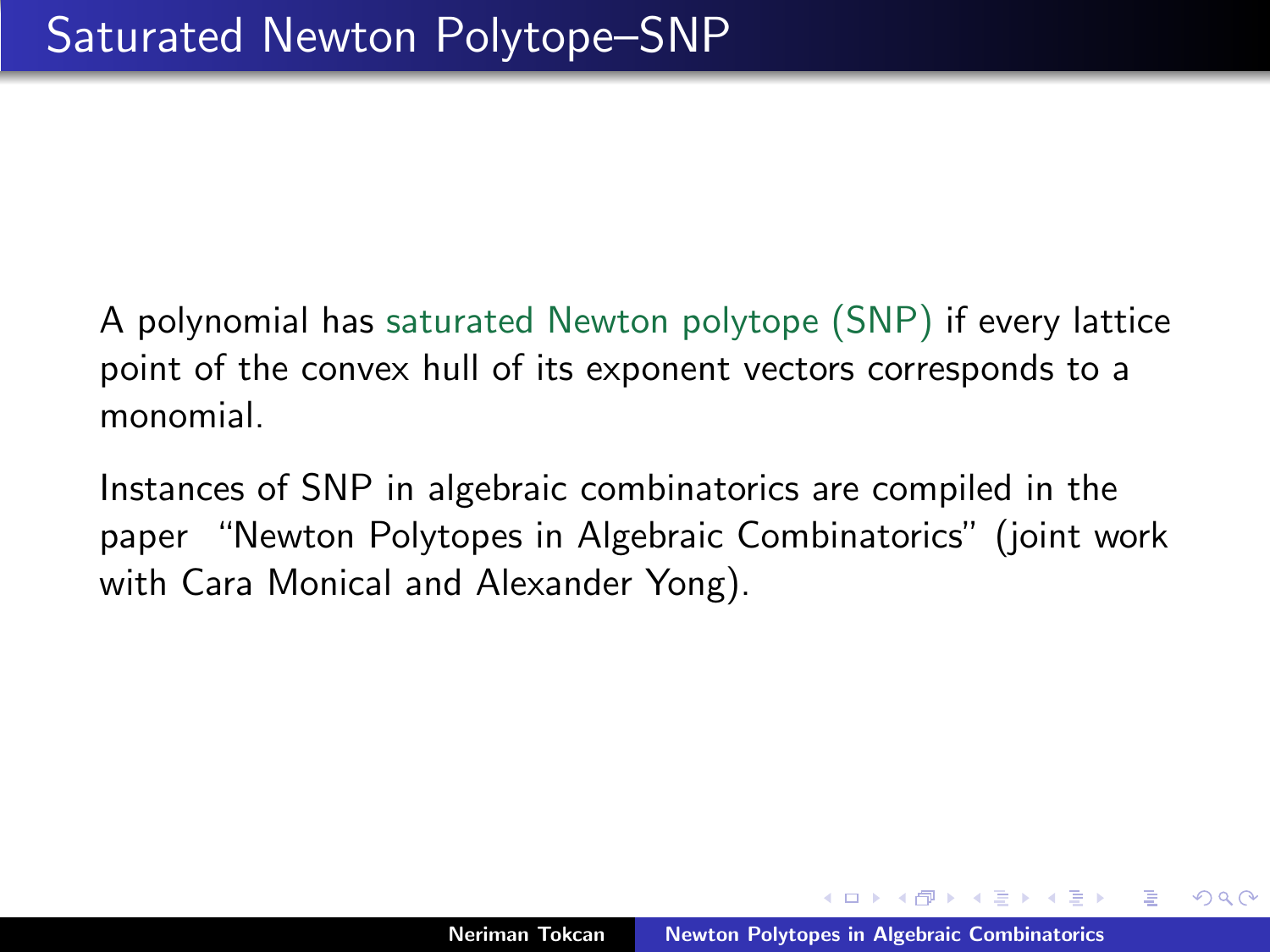## Saturated Newton Polytopes

Example:  $f(x, y) = axy + bx^2 + cy^5 + d$  does not have SNP.



Generally, polynomials are not SNP. Worse still, SNP is not preserved by basic polynomial operations.

Example:  $f(x_1, x_2, x_3, x_4) = x_1^2 + x_2x_3 + x_2x_4 + x_3x_4$  is SNP but  $f^2$ is not SNP (it misses  $x_1x_2x_3x_4$ ).

つくい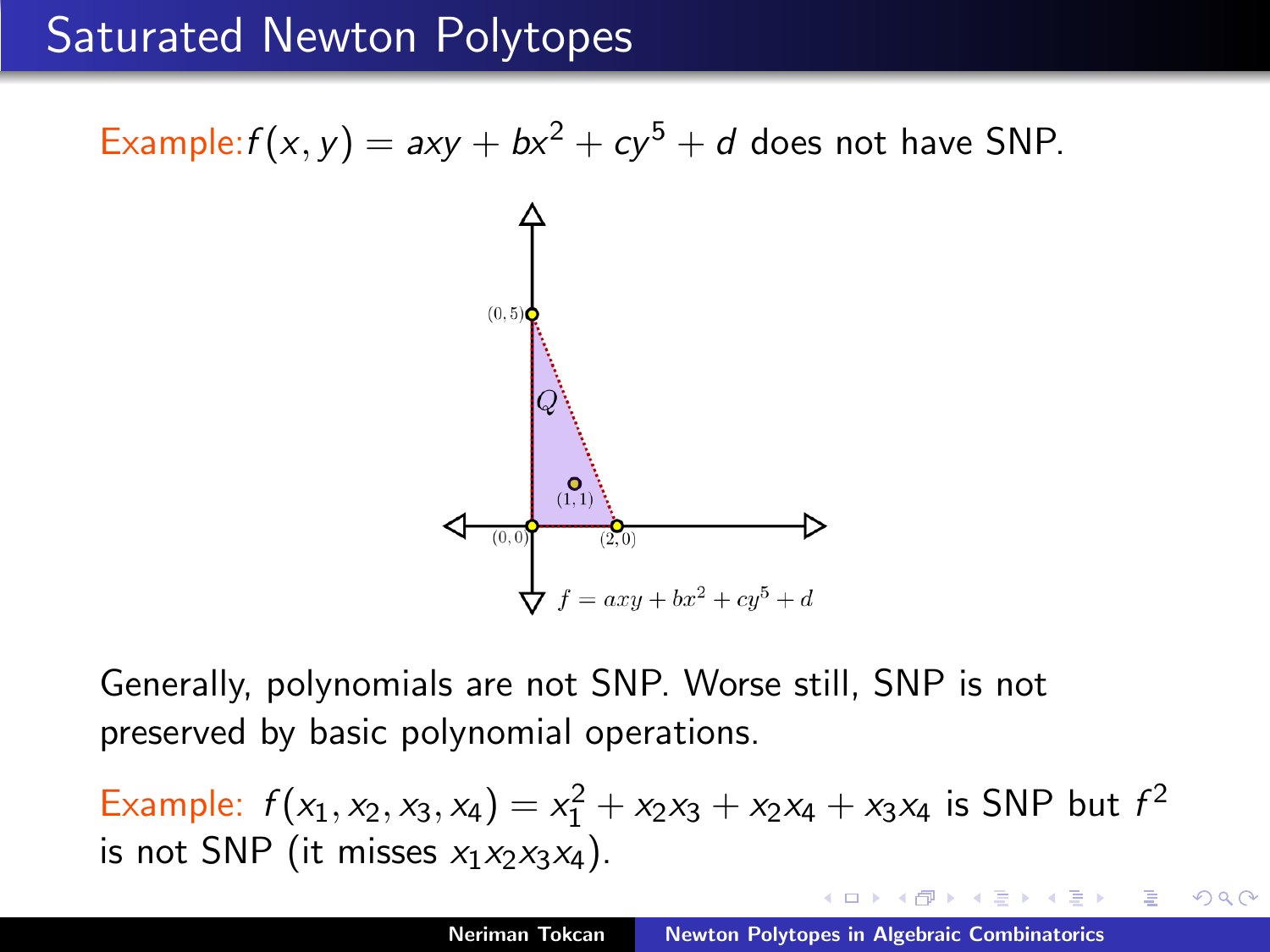# The ring of symmetric polynomials

Consider the ring  $\mathbb{Z}[x_1, \ldots, x_n]$  of polynomials in *n* independent variables  $x_1, \ldots, x_n$  with integer coefficients. The symmetric polynomials form a sub-ring

$$
Sym_n = \mathbb{Z}[x_1,\ldots,x_n]^{S_n}.
$$

 $Sym<sub>n</sub>$  is a graded ring: we have

$$
\mathit{Sym}_n=\oplus_{k\geq 0}\mathit{Sym}_n^k
$$

where  $\mathit{Sym}^k_n$  consist of homogeneous polynomials of degree  $k$  with zero polynomial. Let  $m > n$ , setting  $x_i = 0$  for  $i > n + 1$  defines a surjective homomorphism

$$
Sym_m \twoheadrightarrow Sym_n.
$$

Let *Sym* denote the  $\varprojlim\; Sym_n$ , i.e., the ring of symmetric functions in countably many variables.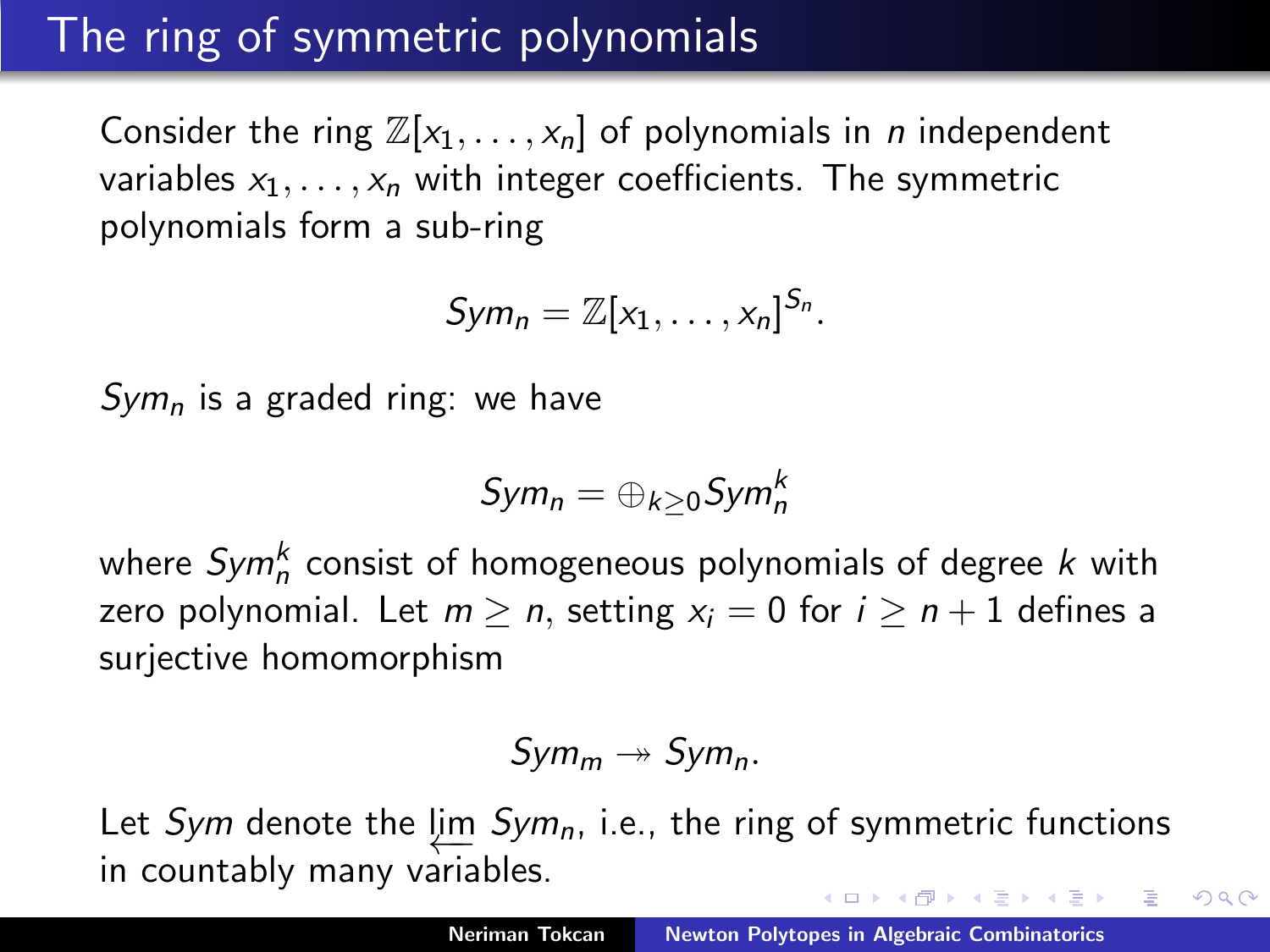### **Definition**

A symmetric polynomial f has SNP if  $f(x_1, \ldots, x_m)$  has SNP for all  $m \geq 1$ .

Q: Do we need check for all  $m > 1$ ?

- If  $f(x_1, \ldots, x_m)$  has SNP, then  $f(x_1, \ldots, x_n)$  has SNP for any  $n \leq m$ .
- If f  $(x_1, \ldots, x_m)$  for  $m \geq deg(f)$  has SNP, then  $f(x_1, \ldots, x_n)$ has SNP for all  $n \geq m$ .

### Proposition (Stability of SNP)

Suppose  $f \in Sym$  has finite degree. Then f has SNP if there exists  $m \geq deg(f)$  such that  $f(x_1, \ldots, x_m)$  has SNP.

メロト メタト メミト メミト

つくい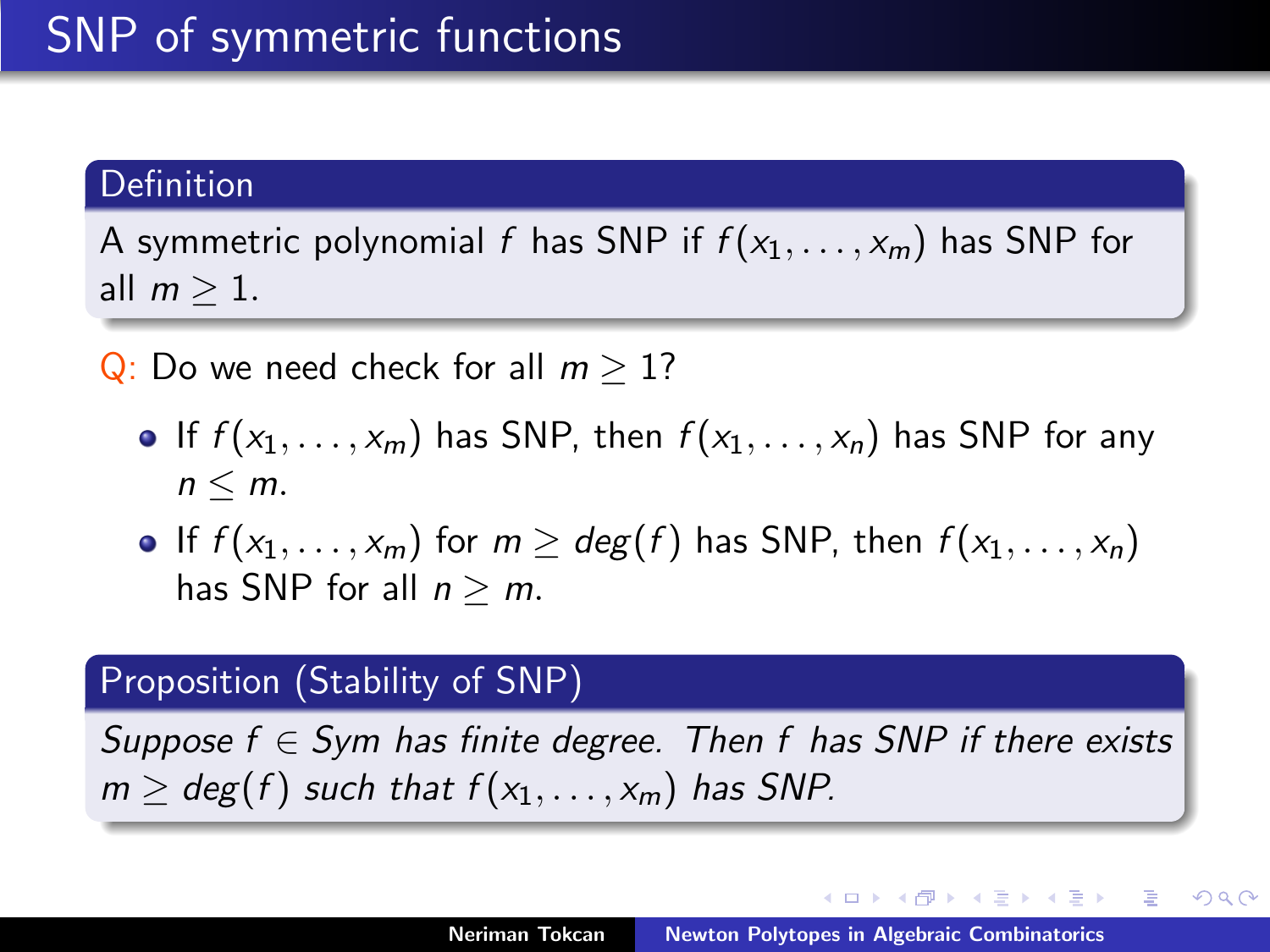A partition is any sequence  $\lambda=(\lambda_1,\lambda_2,\ldots,\lambda_r,\ldots)$  of non-negative integers in decreasing order:

$$
\lambda_1 \geq \lambda_2 \geq \ldots \geq \lambda_r \ldots
$$

The length of  $\lambda$ , denoted by  $\ell_{\lambda}$ , is the number of parts of the sequence.

The weight of  $\lambda$ , denoted by  $|\lambda|$ , is the sum of the parts, i.e.,  $|\lambda| = \lambda_1 + \lambda_2 + \ldots$  $Par(d) = {\lambda : |\lambda| = d}$  denotes the set of all partitions of d.

Dominance order  $\leq_D$  on Par(d) is defined by

$$
\mu \leq_D \lambda \text{ if } \sum_{i=1}^k \mu_i \leq \sum_{i=1}^k \lambda_i \text{ for all } k \geq 1.
$$

A + + = + + = +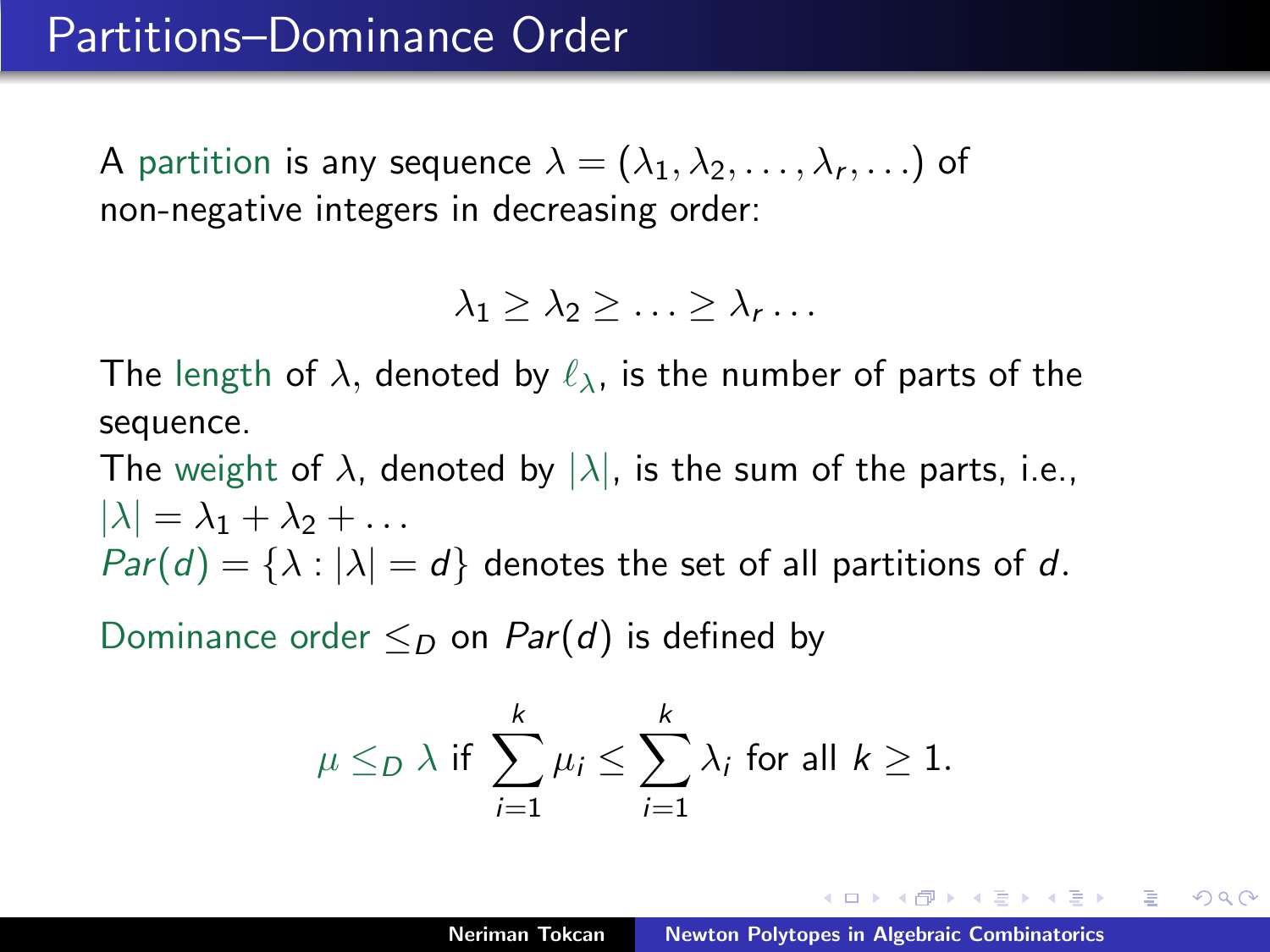### Newton polytope of monomial symmetric polynomial

For each  $\alpha = (\alpha_1, \ldots, \alpha_n) \in \mathbb{N}^n$ , we denote by  $x^\alpha$  the monomial

$$
x^{\alpha}=x_1^{\alpha_1}\ldots x_n^{\alpha_n}.
$$

$$
m_\lambda(x_1,\ldots,x_n)=\sum_\alpha x^\alpha
$$

where the sum is over distinct permutations of  $\lambda$ . The Newton polytope of  $m_{\lambda}$  is the  $\lambda$ -permutahedron, denoted  $P_{\lambda}$ , is the convex hull of the  $S_n$  orbit of  $\lambda \in \mathbb{R}^n$ .

$$
P_{\mu} \subseteq P_{\lambda} \Longleftrightarrow \mu \leq_D \lambda.
$$

 $\star$   $m_{\lambda} \in Sym$  is SNP  $\Longleftrightarrow \lambda = (1^n)$ .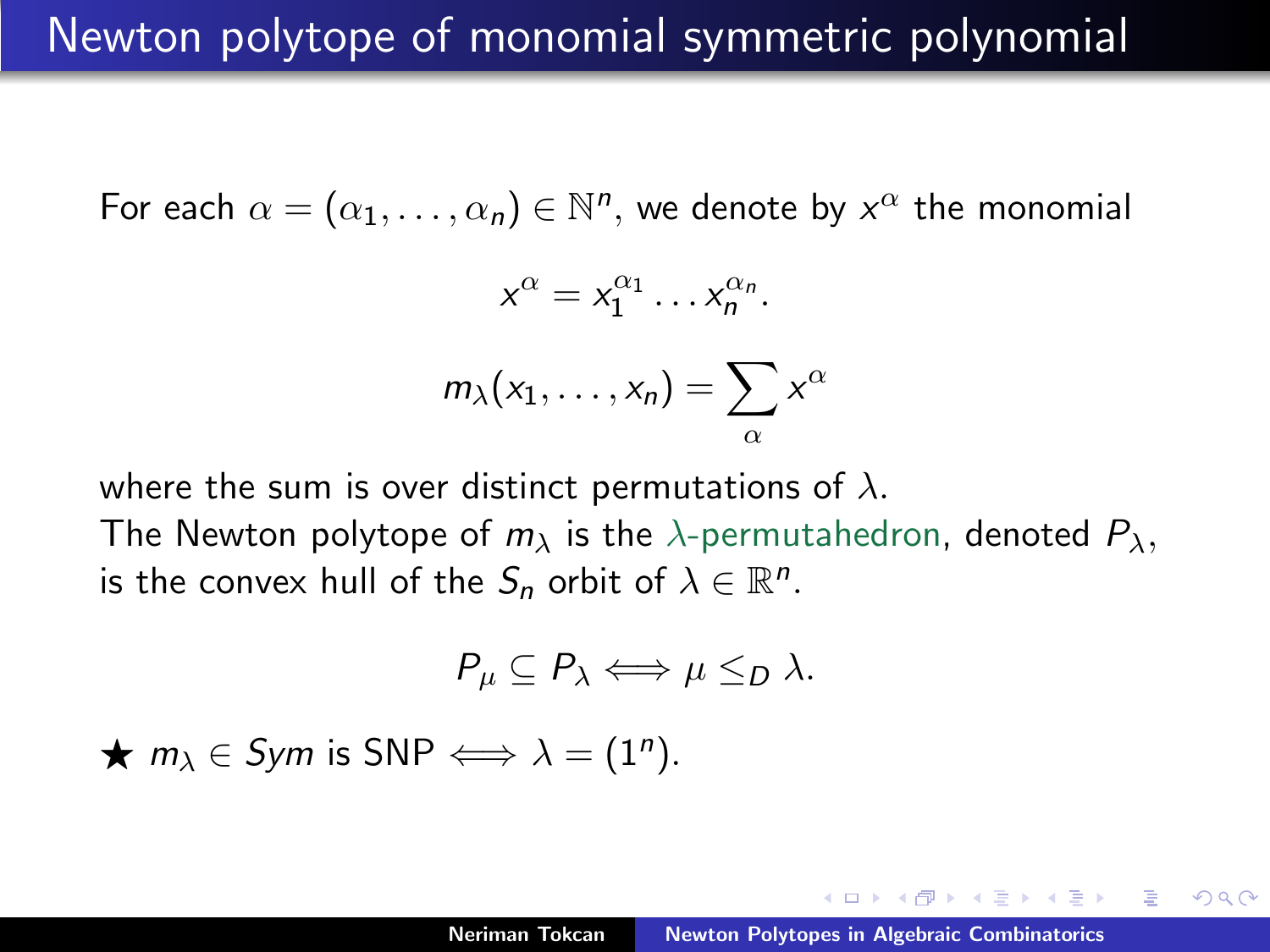### $\lambda$ -permutahedron

Let  $\lambda = (4, 3, 2, 1)$ , then Newton polytope of  $m_{\lambda}$  is the permutahedron of order 4.



 $4.17 \times$ 

K 御 ▶ K 唐 ▶ K 唐 ▶

È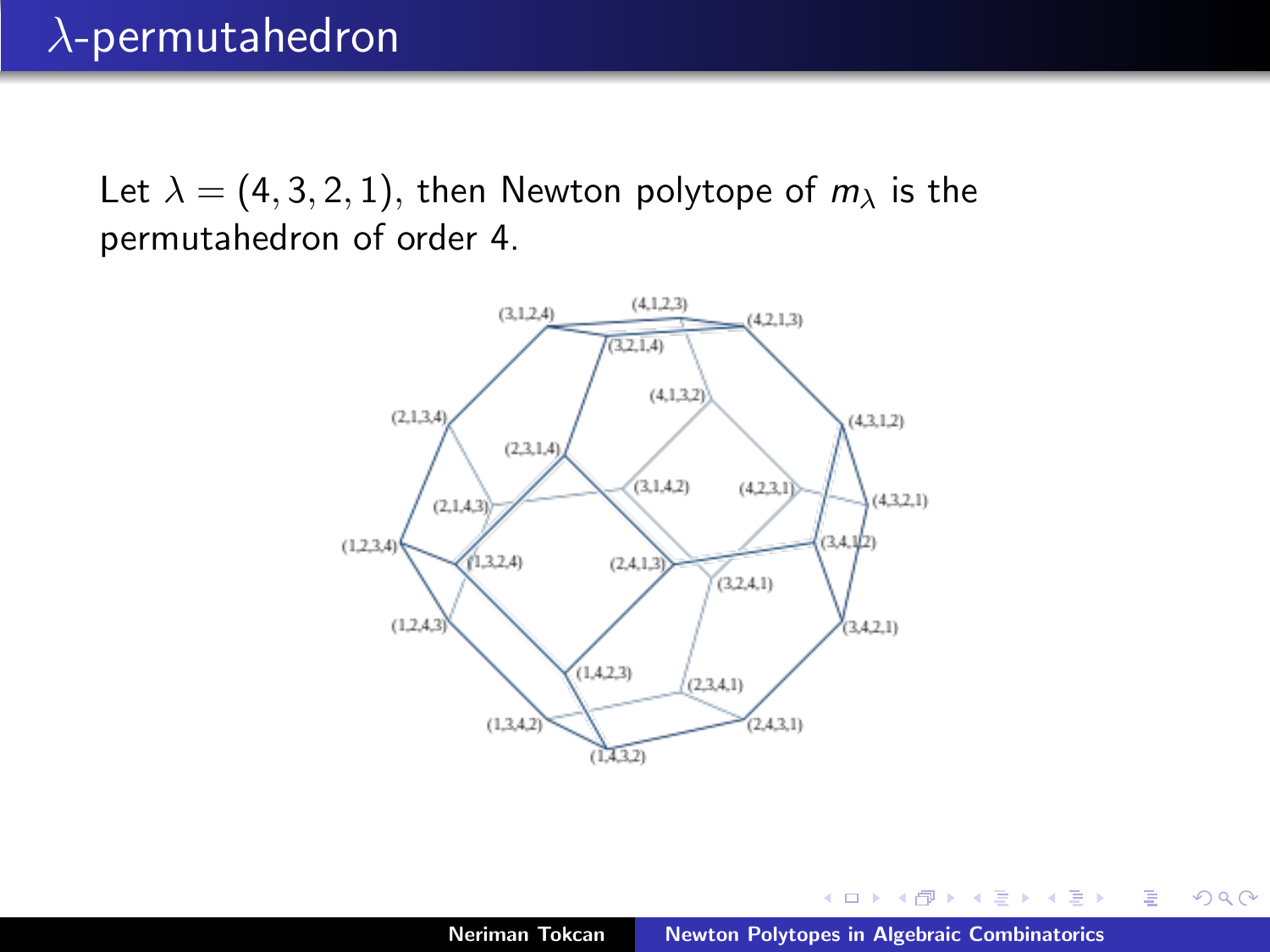## Schur polynomials

We can identify a partition with its Young diagram. A semi-standard Young tableau T is a filling of  $\lambda$  with entries from  $\mathbb{Z}_{>0}$  that is weakly increasing along rows and strictly increasing down columns. Let  $\lambda = (3, 1)$  and the content  $\mu = (1, 1, 2, 1)$ , then we can have 3 different corresponding tableau:



Then the corresponding Kostka number  $K_{\lambda,\mu} = 3$ .

$$
\bullet \ \ K_{\lambda,\mu}\neq 0 \Longleftrightarrow \mu \leq_D \lambda
$$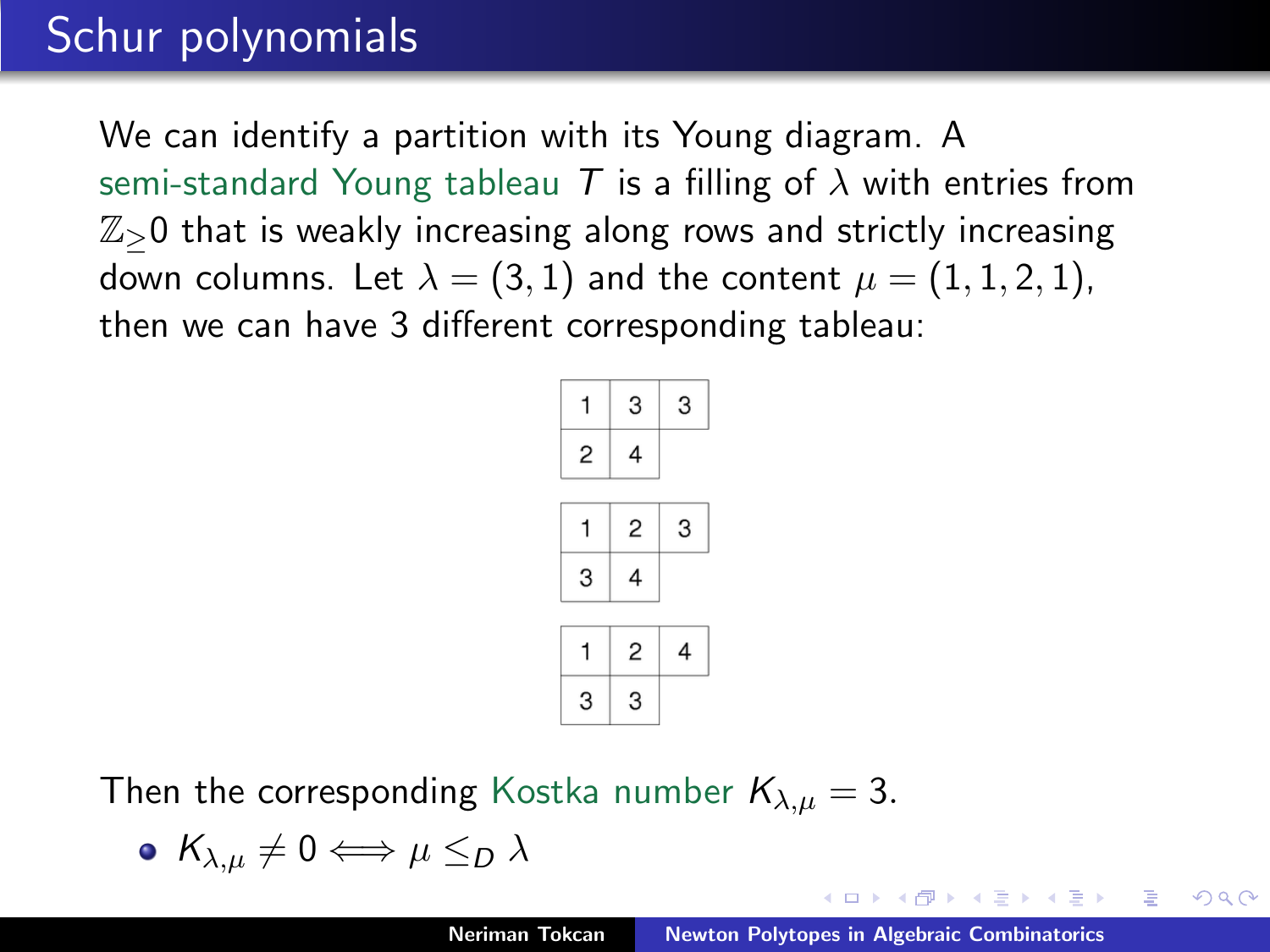## Schur polynomials and SNP

The Schur polynomial is

$$
\mathcal{S}_{\lambda}=\sum_{\mu} \mathcal{K}_{\lambda,\mu} m_{\mu}.
$$

$$
Newton(f) = conv(\cup_{\mu \leq D\lambda} Newton(m_{\mu}))
$$
  
= conv(\cup\_{\mu \leq D\lambda} P\_{\mu})  
= P\_{\lambda}

Since  $K_{\lambda,\mu} \neq 0$ ,  $S_{\lambda}$  has SNP.

 $4.171 \pm$ 

K 御 ▶ K 唐 ▶ K 唐 ▶

重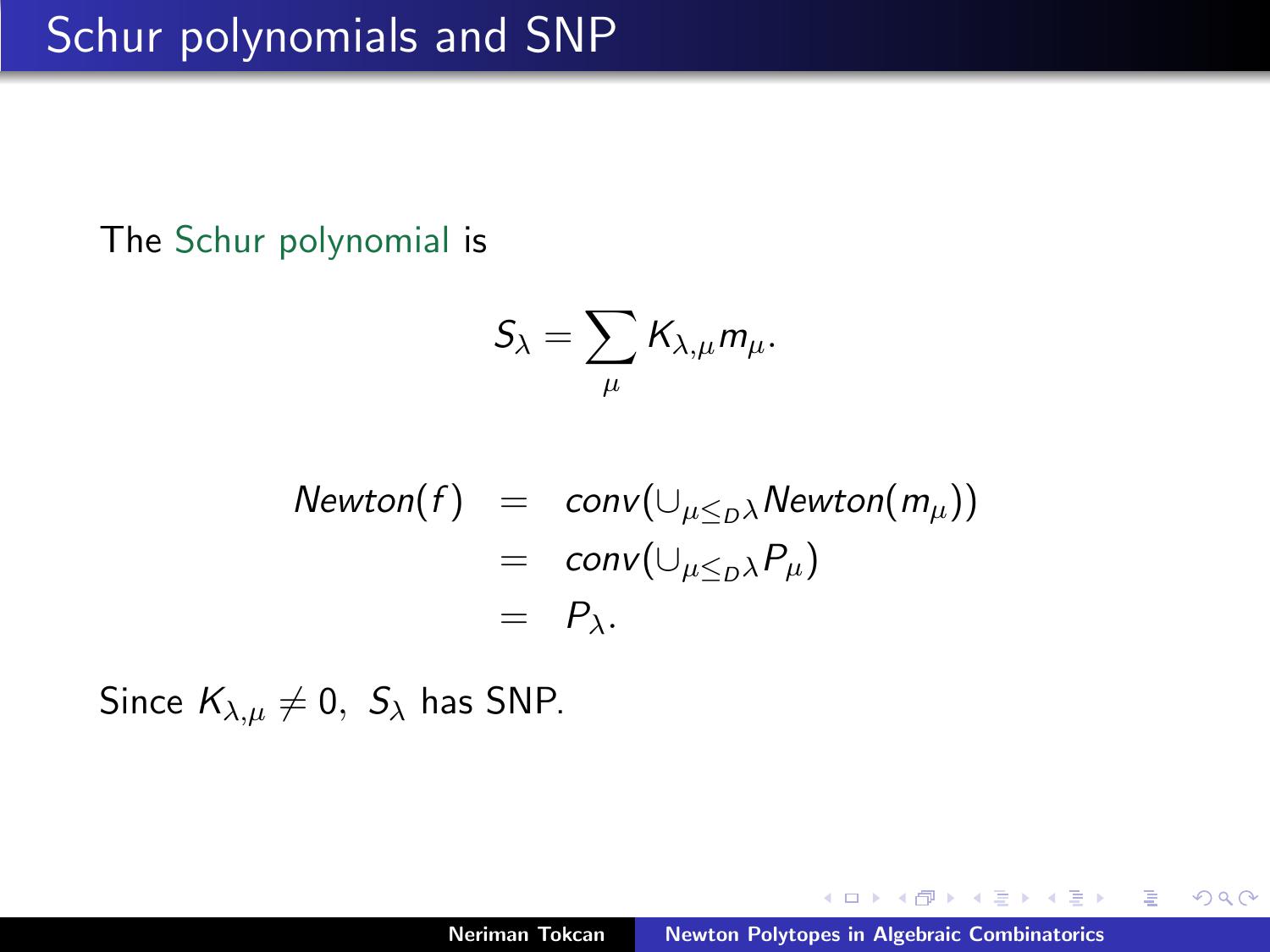### Proposition

Suppose  $f \in Sym_n$  is homogeneous of degree d such that

$$
f=\sum_{\mu\in Par(d)}c_\mu S_\mu.
$$

Suppose there exist  $\lambda$  with  $c_{\lambda} \neq 0$  and  $c_{\mu} \neq 0$  only if  $\mu \leq_D \lambda$ . If  $n < \ell_\lambda$ ,  $f = 0$ . Otherwise,

• Newton
$$
(f)
$$
 =  $P_{\lambda} \subseteq \mathbb{R}^n$ .

**2** If moreover  $c_u \geq 0$  for all  $\mu$ , then f has SNP.

AD > - 4 E > - 4 E >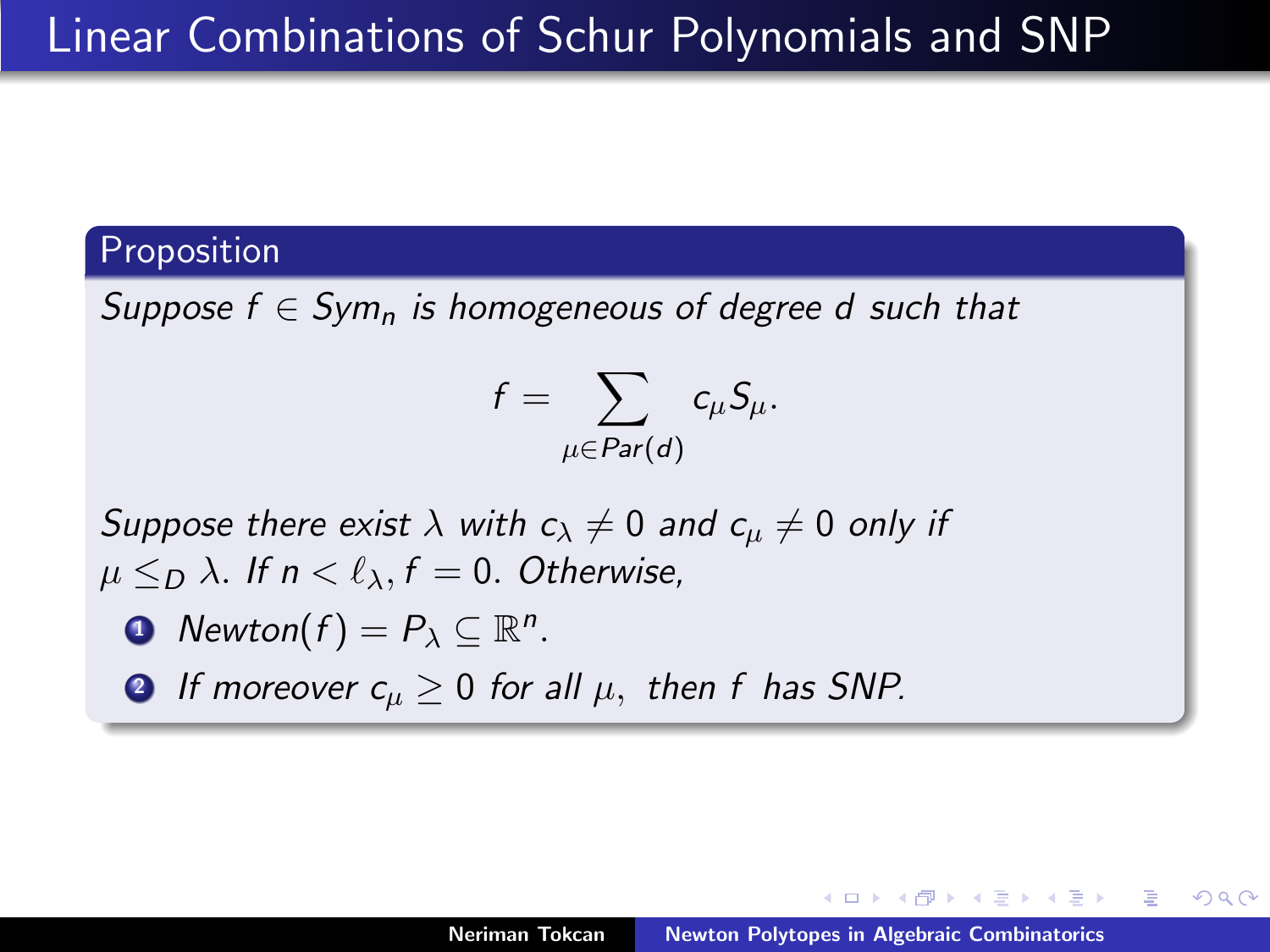#### Example (Schur positive without a unique  $\leq_D$ -maximal term)

Let  $f = S_{(8,2,2)} + S_{(6,6)}$ . It is enough to show that  $f(x_1, x_2, x_3)$  is not SNP. Now,  $m_{(8,2,2)}(x_1,x_2,x_3)$  and  $m_{(6,6)}(x_1,x_2,x_3)$  appear in the monomial expansion of  $f(x_1, x_2, x_3)$ . However,  $m_{(7,4,1)}(x_1, x_2, x_3)$  is not in  $f(x_1, x_2, x_3)$  since  $(7,4,1)$  is not  $\leq_D$ comparable with  $(8, 2, 2)$  nor  $(6, 6, 0)$ .  $(7, 4, 1) = \frac{1}{2}(8, 2, 2) + \frac{1}{2}(6, 6, 0) \in \text{Newton}(f)$ , then f is not SNP.

A + + = + + = +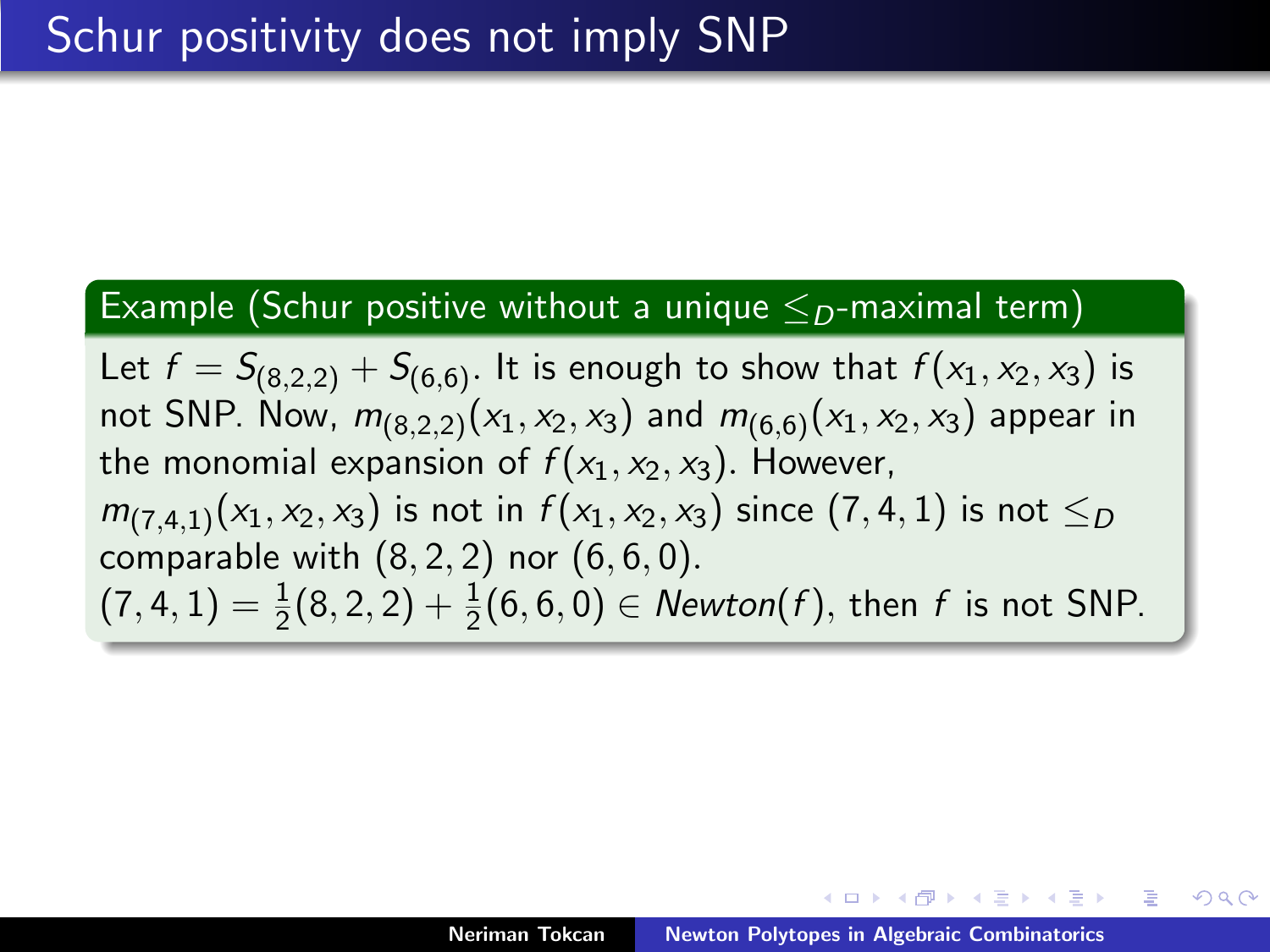The Schur positivity assumption in the previous Proposition is necessary.

#### Example

Let 
$$
f = S_{(3,1)}(x_1, x_2) - S_{(2,2)}(x_1, x_2) = x_1^3 x_2 + x_1 x_2^3
$$
 is not SNP. It  
is missing  $x_1^2 x_2^2$ .

Having a unique  $\leq_{\mathcal{D}}$ -maximal term is not necessary.

#### Example

 $f = S_{(2,2,2)} + S_{(3,1,1,1)}$  is SNP, but  $(2,2,2)$  and  $(3,1,1,1)$  are  $\leq_D$ incomparable.

メロメ メ御 メメ ヨメメ ヨメー

 $2Q$ 

遥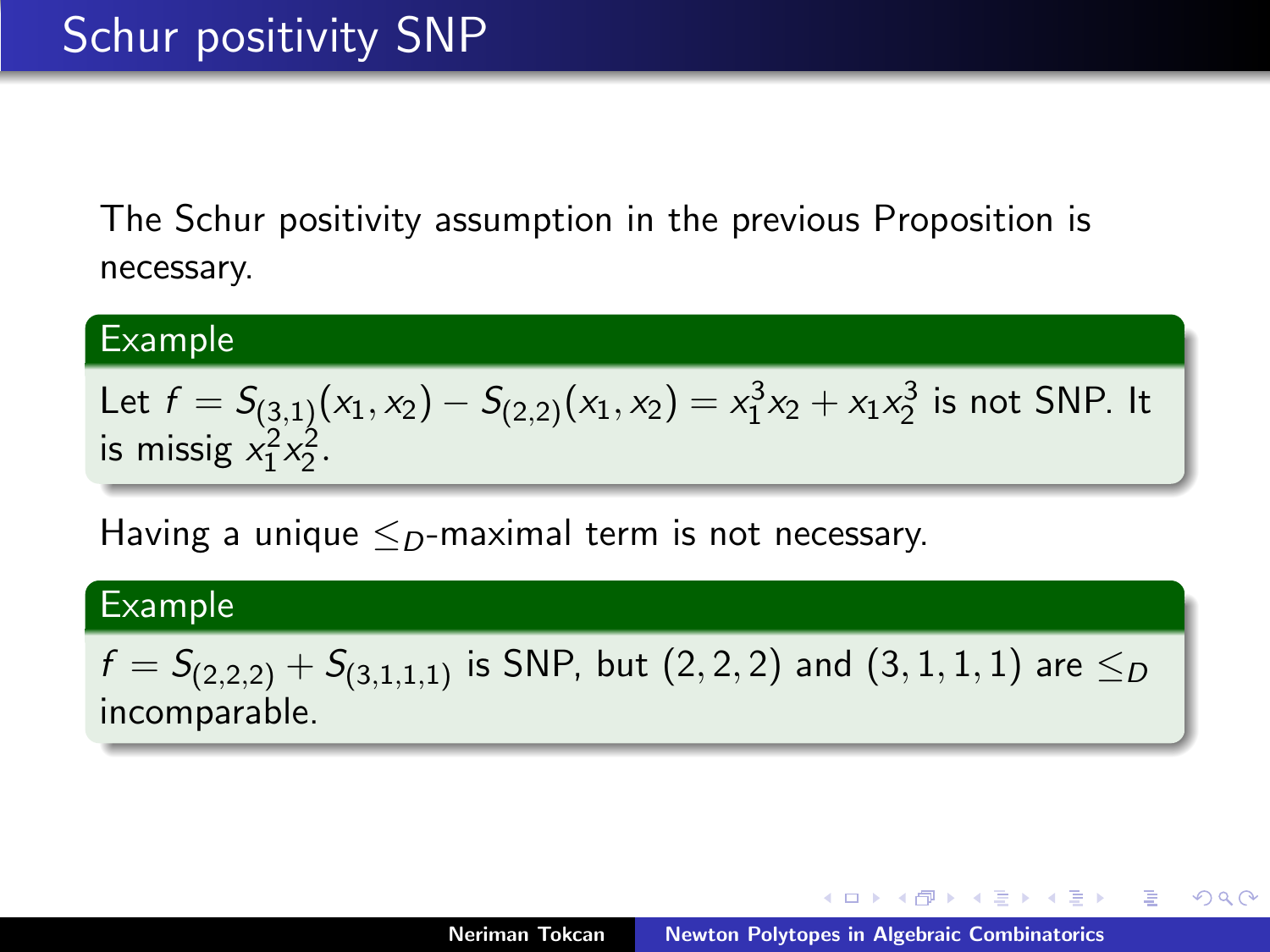#### Proposition

$$
S_{\lambda^1} S_{\lambda^2} \dots S_{\lambda^N}
$$
 has SNP for any partitions  $\lambda^1, \lambda^2, \dots, \lambda^N$ .

#### Proof.

We have

$$
\mathcal{S}_\lambda \mathcal{S}_\mu = \sum_v c_{\lambda,\mu}^v \mathcal{S}_v \in \mathit{Sym}
$$

where  $c_{\lambda,\mu}^{\mathsf{v}} \in \mathbb{Z}_{\geq 0}$  is the Littlewood-Richardson coefficient. (We will omit the details here). By homogeneity,  $\,c^{\nu}_{\lambda,\mu}=0\,$  unless  $|v| = |\lambda| + |\mu|$ . It can be shown that for  $\lambda + \mu = (\lambda_1 + \mu_1, \lambda_2 + \mu_2, \ldots)$ .  $S_{\lambda+\mu}$  is the unique  $\leq_D$  maximal term in the Schur expansion of  $S_{\lambda}S_{\mu}$ ; therefore, the product is SNP.

オター・オティ オティ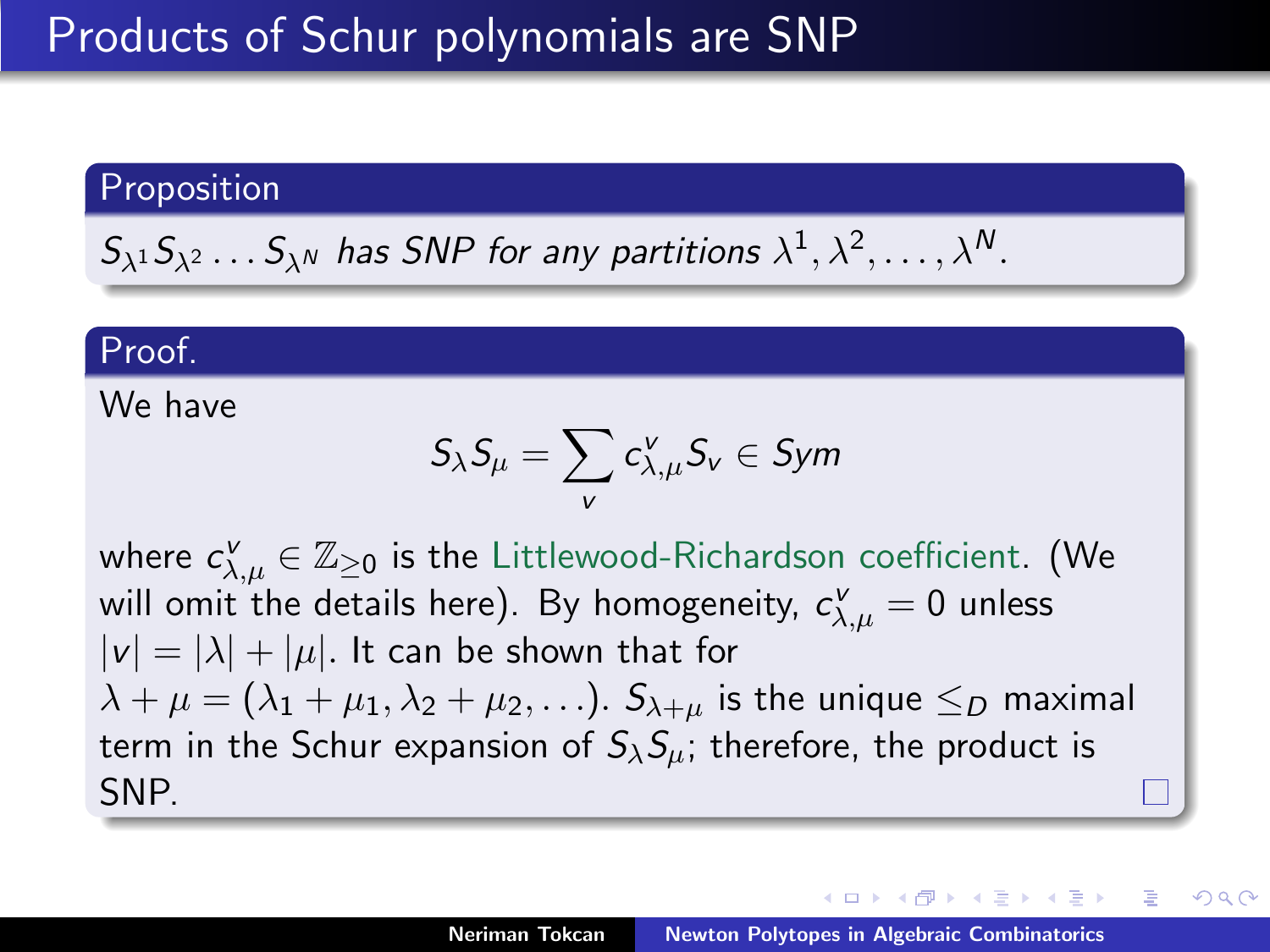### Involutive automorphism and SNP

Let  $w : Sym \rightarrow Sym$  be the involutive automorphism defined by

$$
w(S_{\lambda})=S_{\lambda'},
$$

where  $\lambda'$  is the shape obtained by transposing the Young diagram λ.

Example (w does not preserve SNP)

We showed that  $f = S_{(8,2,2)} + S_{(6,6)}$  is not SNP. Now

$$
w(f)=S_{(3,3,1,1,1,1,1,1)}+S_{(2,2,2,2,2,2)}\in Sym.
$$

To see that  $w(f)$  has SNP, it suffices to show that any partition v that is a linear combination of rearrangements of  $\lambda = (3, 3, 1, 1, 1, 1, 1, 1)$  and  $\mu = (2, 2, 2, 2, 2, 2)$  satisfies  $\nu \leq_D \lambda$  or  $v \leq_D \mu$ .

つへへ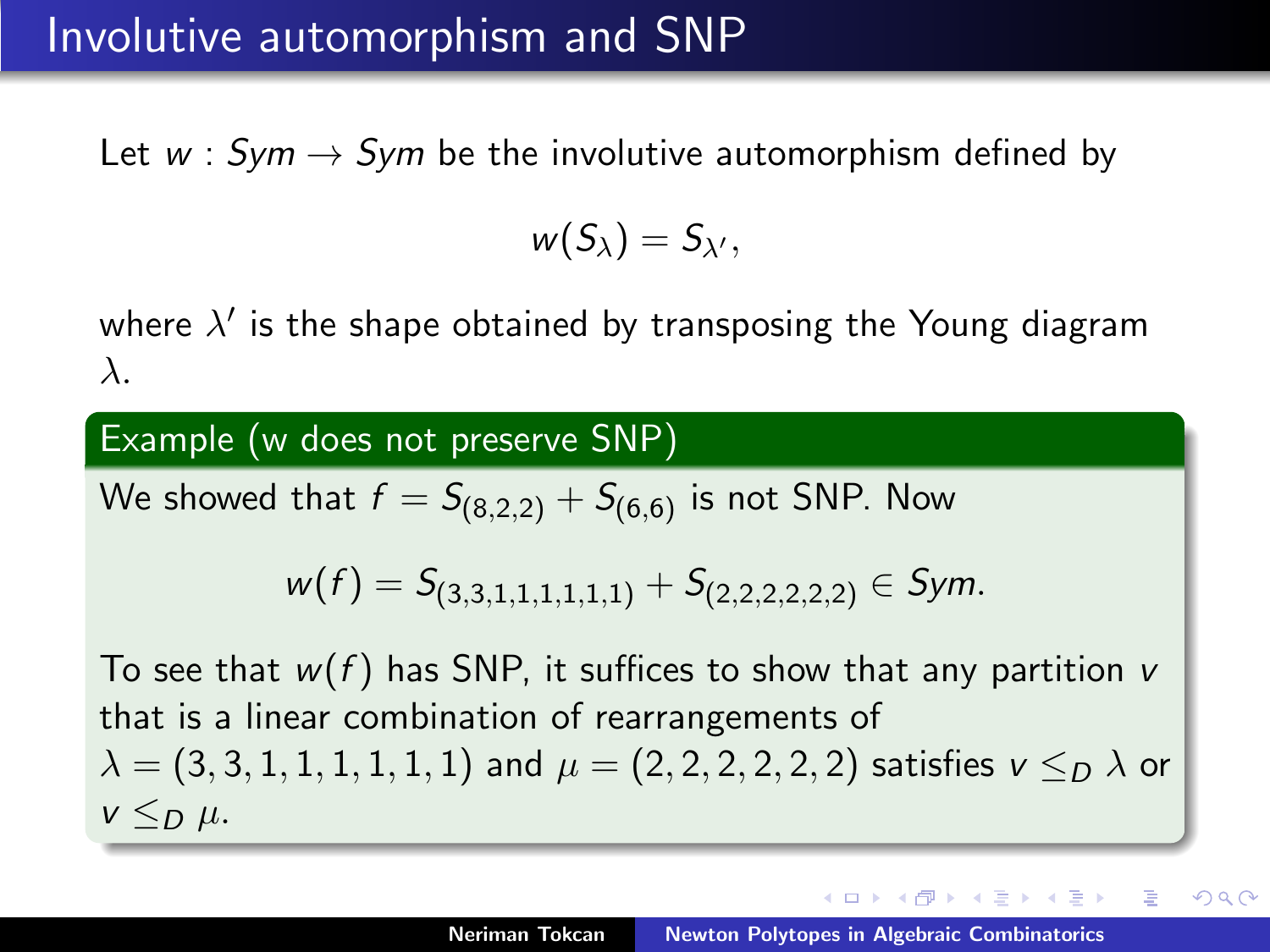## Forgotten symmetric polynomial

The forgotten symmetric functions are defined by

$$
f_{\lambda}=\epsilon_{\lambda}w(m_{\lambda})
$$

where  $\epsilon_{\lambda}= (-1)^{|\lambda|-\ell(\lambda)}.$ 

Proposition

 $f_{\lambda} \in Sym$  has SNP if and only if  $\lambda = (1^n)$ .

### Proof.

 $(\Longleftarrow:)$  If  $\lambda = (1^n)$ , then  $m_{\lambda} = S_{(1^n)}$ , and  $f_{\lambda} = S_{(n,0,0,...,0)}$  which is SNP.

 $(\implies)$ 

$$
f_{\lambda}=\sum_{\mu}a_{\lambda\mu}m_{\mu},\,\,a_{\lambda\mu}\geq 0.
$$

It can be shown that if  $\lambda \neq (1^n)$ , then  $a_{\lambda 1^n} = 0$ . Also  $(1^n) \in P_\mu$  for all  $\mu \vdash n.$  Then,  $(1^n) \in {\it Newton}(f_\lambda).$  If  $\lambda \neq (1^n),$  f does not have SNP.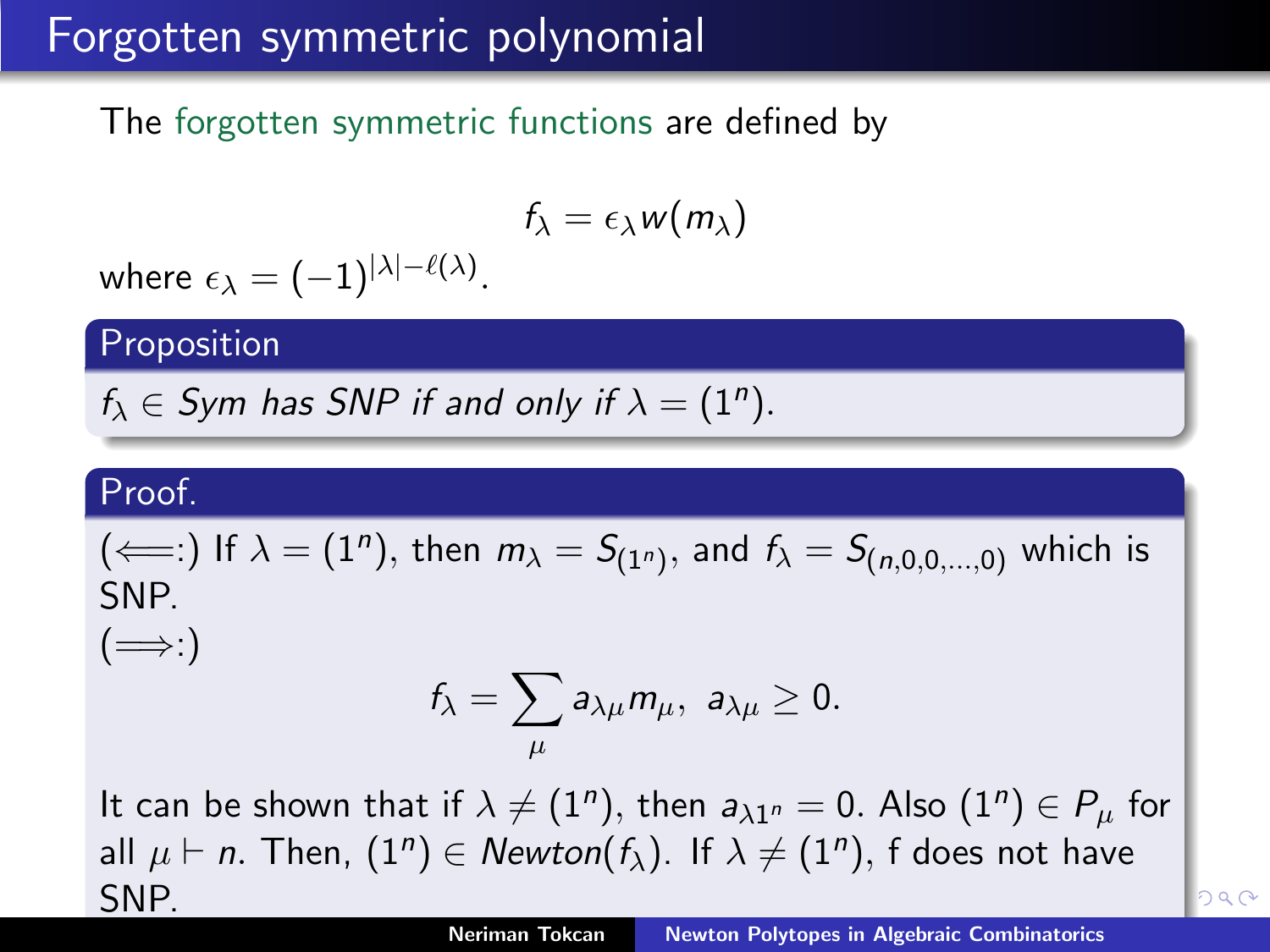The elementary symmetric polynomial is defined by

$$
e_k(x_1,\ldots,x_n)=\sum_{1\leq i_1
$$

and  $e_{\lambda} = e_{\lambda_1} e_{\lambda_2} \ldots$ The complete symmetric polynomial  $h_k(x_1, \ldots, x_n)$  is the sum of all degree k homogeneous polynomials and  $h_{\lambda} = h_{\lambda_1} h_{\lambda_2} \ldots$ . Since  $e_k = S_{(1^k)}$  and  $h_k = S_{(k)},$  then  $e_\lambda$  and  $h_\lambda$  can be considered as product of Schur functions. Therefore, they have SNP.

4 桐 ト 4 三 ト 4 三 トー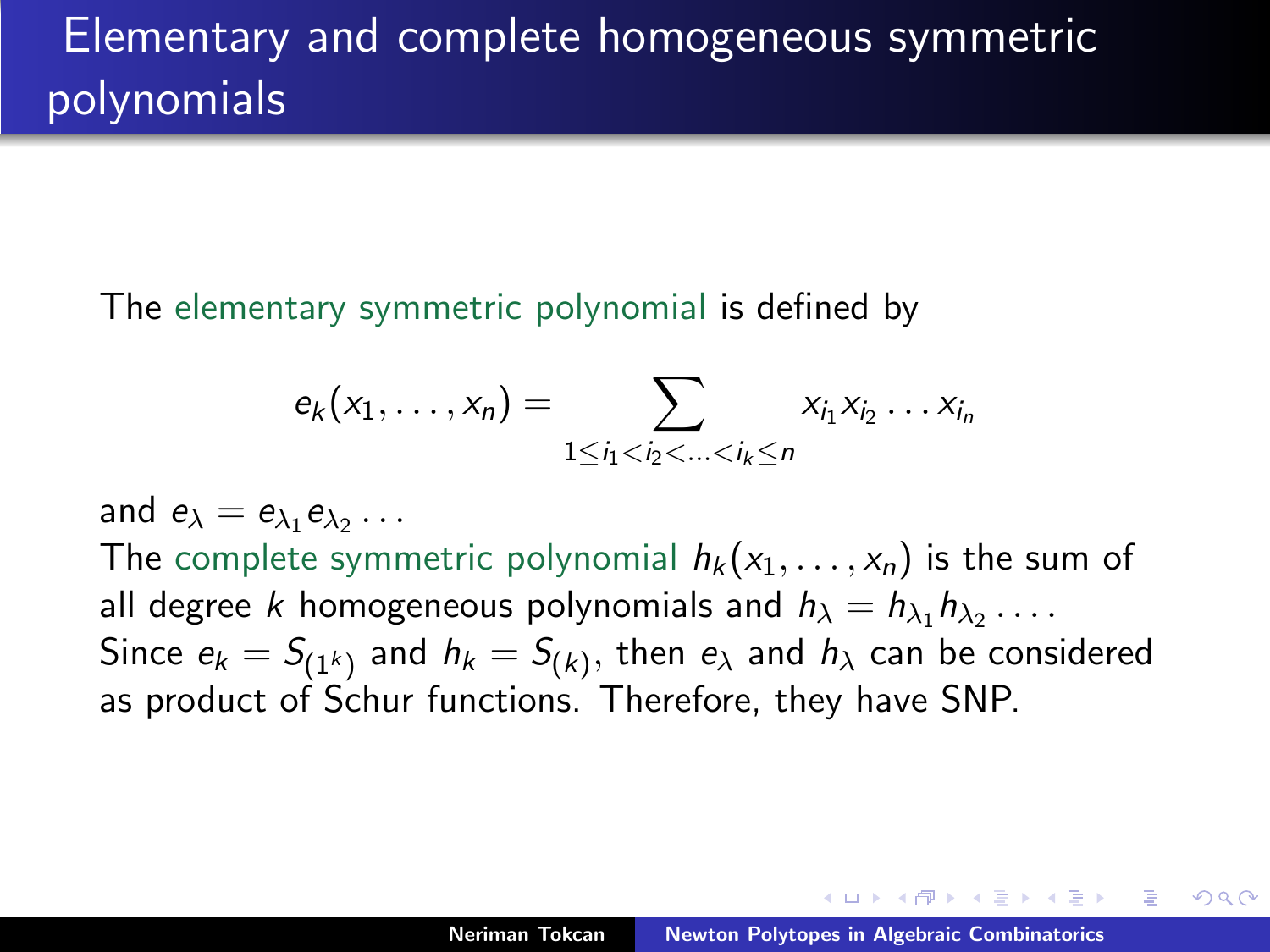$f\in$  Sym is e-positive if  $f=\sum_\lambda a_\lambda e_\lambda$  where  $a_\lambda\geq 0$  for every  $\lambda.$ Since  $e_\lambda = \sum_\mu K_{\mu',\lambda} S_\mu,$   $e$ -positivity implies Schur-positivity.

#### Example

Look at  $f = e_{(3,3,1,1,1,1,1,1)} + e_{(2,2,2,2,2,2)} \in Sym$ . In the monomial expansion  $m_{(8,2,2)}$  and  $m_{(6,6)}$  appear. However,  $m_{(7,4,2)}$  does not appear.

御 ▶ イヨ ▶ イヨ ▶

つくい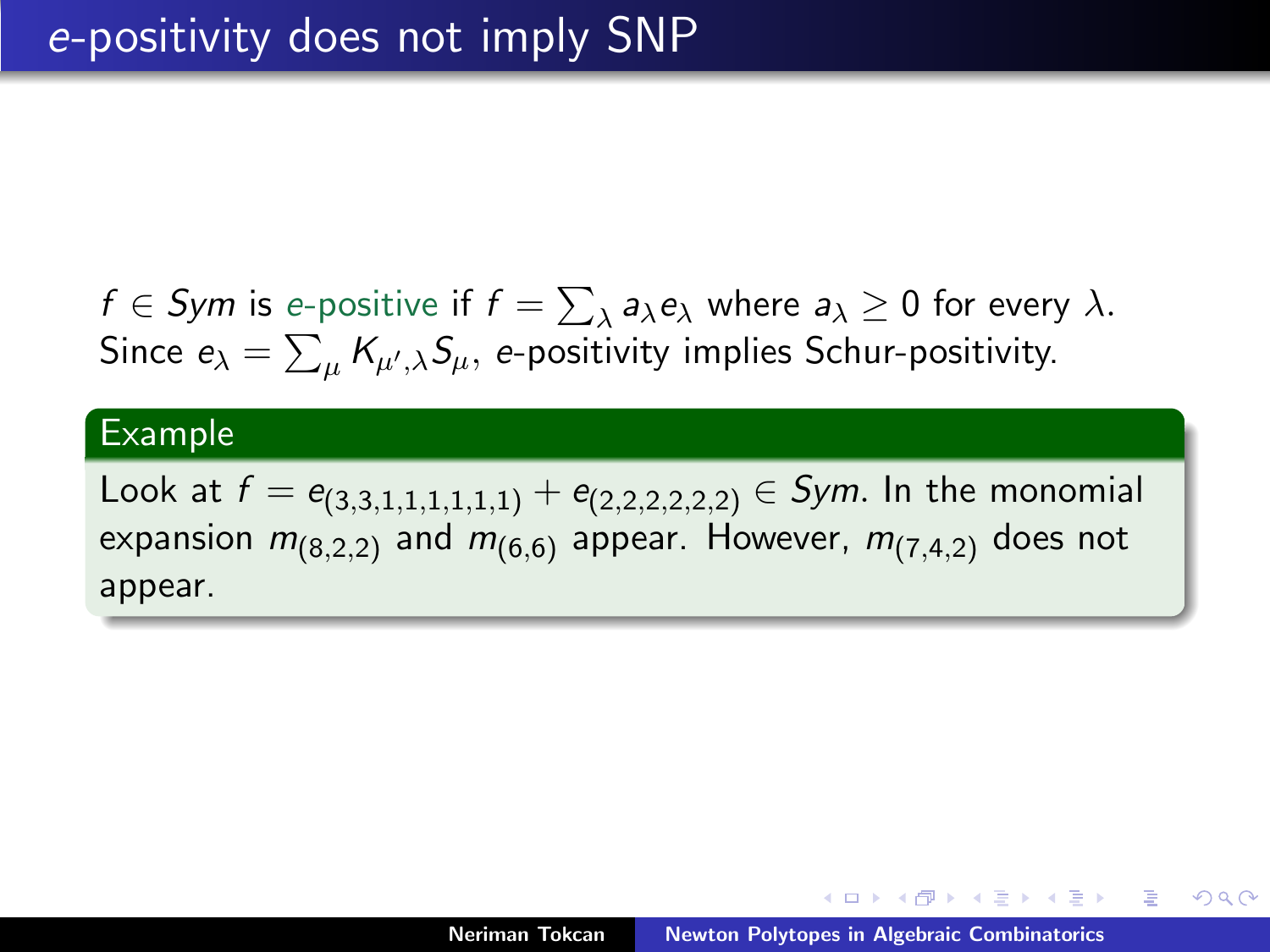Let

$$
p_k = \sum_{i=1}^n x_i^k
$$

be the power sum symmetric polynomial. Moreover, let

$$
p_{\lambda}=p_{\lambda_1}p_{\lambda_2}\ldots p_{\lambda_n}.
$$

Clearly,  $p_k$  does not SNP if  $k > 1$  and  $n > 1$ . Also,  $p_\lambda$  is not SNP for  $n>1$  whenever  $\lambda_i\geq 2$  for all  $i.$  This is since  $x_1^{|\lambda|}$  $\mathbb{Z}_1^{|\lambda|}$  and  $\mathbb{X}_2^{|\lambda|}$  $2^{7}$  both appear as monomials, but  $x_1^{|\lambda|-1}$  $x_1^{|\Lambda|-1}x_2$  does not.

∽≏ດ